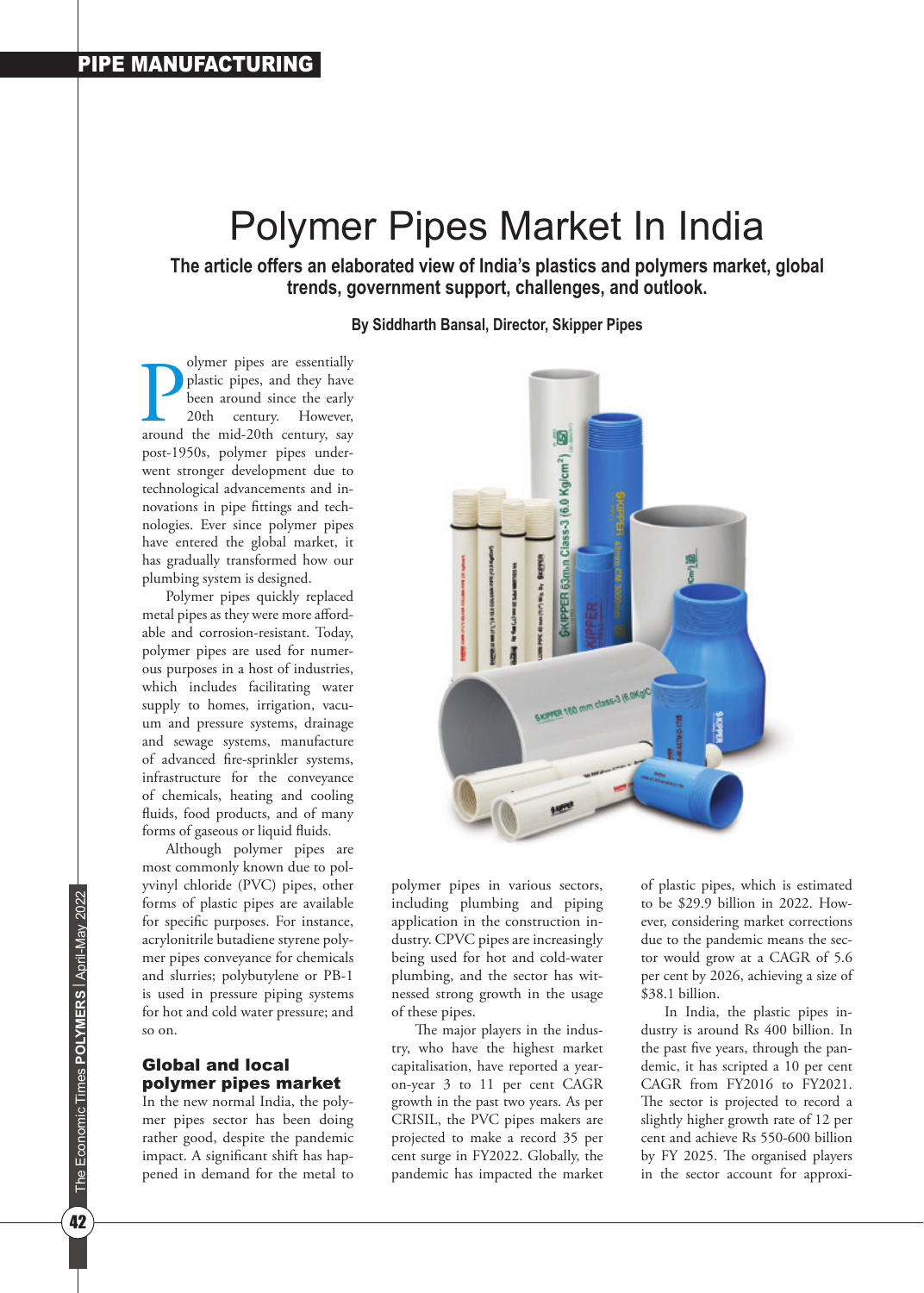mately 67 per cent of the market in FY 2021.

#### The government impetus

Our country is amongst the biggest consumers of CPVC pipes and fittings products. Furthermore, under the visionary leadership of Prime Minister Narendra Modi, the government has initiated "Har Ghar Jal Yojna" and "Jal Jeevan Mission", intending to make tap water accessible to all rural households in India. One of the most significant steps taken by the government is the Jal Jeevan Mission (JJM) initiative, which aims at providing tap water connections to all rural households by 2024.

With the growing need for clean water in all residential and commercial projects, the plumbing pipes and fitting product segment will witness stronger demand and growth. This has strongly pushed the demand for PVC pipes and fittings to support water flow in each home. The PVC and Fittings market was estimated to be around Rs 300 billion in FY2020. With a CAGR of 10.8%, the sector could surpass Rs 500 billion by FY2025.

#### Indirect growth accelerators

Pursuing the mission of Atmanirbhar Bharat, the Government policies are directed toward national development, which has self-reliance at its core. The government's support of the sector will play an instrumental role in its growth. While direct policies amplify the sector's development, several indirect policies create growth avenues. The government has levied Anti-Dumping Duty on CPVC resin/compound imports from China and Korea from 2020 to 2025. This move is benefiting the local players directly.

The government has strongly focussed on designing various institutional structures. It has boosted the efforts to monetise assets to



**OVER A PERIOD OF TIME, TECHNOLOGICAL ADVANCEMENTS HAVE MADE AVAILABLE SUPERIOR ALTERNATIVES TO LITHIUM AS AN MFG THICKENER MATERIAL, THE MOST PROMISING BEING CALCIUM SULFONATE. HOWEVER**

achieve the National Infrastructure Pipeline (NIP) goals. Consequently, it has allocated capital expenditure of 5.5 trillion for FY2022. Several Government initiatives, which may not be directly related to the polymer pipes segment, are contributing to the sectoral growth in a big way. The Nation Monetization Pipeline is focused on strengthening infrastructure in urban India.

There is a growing focus on rural infrastructure development, which is creating newer markets for polymer pipes. The expansion of railways, airports, roadways and highways, and the agricultural sector is creating demand for polymer pipes in India. Another big growth accelerator focuses on reviving the affordable housing sector and urban planning. Other sectors adding to the demand include automotive, electrical and other end-use industries, oil and gas, and petrochemicals. The developmental focus of the Indian government has therefore presented the sector with a growth roadmap and numerous opportunities.

#### Challenges, opportunities, and trends

The polymer pipes market is not without its challenges. However, challenges provide opportunities for innovation, which further leads to trends. The following are some of the macroscopic challenges, opportunities and likely trends which can impact the sector.

Global uncertainties. The world is facing several global uncertainties, including threats of climate change. For the past two years, the more urgent crisis has been the pandemic which has ravaged economies in waves. In India, post the third wave, the economy is at a full upswing. However, it is still premature to